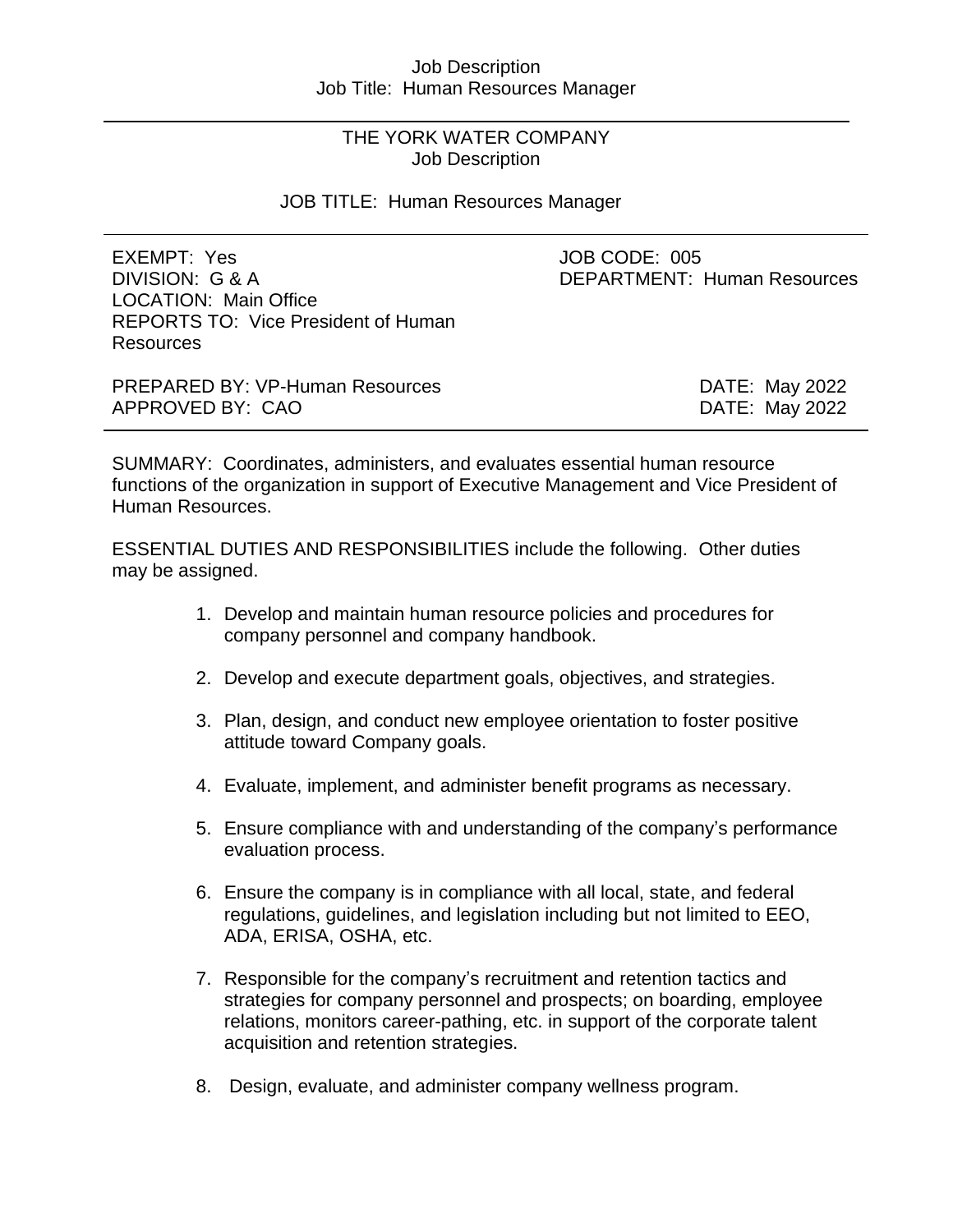# Job Description Job Title: Human Resources Manager

- 9. Promote the Company's image within the communities we serve by volunteering, joining and participating in community-oriented events and organizations and water/wastewater industry organizations.
- 10.Develop and maintain a human resources information system that meets Executive managements information needs.
- 11.Exhibit positive and professional behavior with all individuals within and outside of the Company as a representative of Company management.
- 12.Perform other related duties as identified, required and assigned.
- 13.Recruit, interview, hire, and train new staff and management as needed throughout the organization.

SUPERVISOR RESPONSIBILITIES:

- 14.Oversee the daily workflow of the Human Resources department.
- 15.Provide constructive and timely performance evaluations.
- 16.Handle discipline and termination of employees in accordance with company policies and procedures.
- 17.Evaluate and monitor department initiatives and established goals in accordance and comparison to organizational initiatives and strategies.
- 18. Be self-directed and disciplined in work and produce high quality work consistently.
- 19. Innovative and driven to identify and create opportunities, efficiencies, and improvements in the Human Resources management.